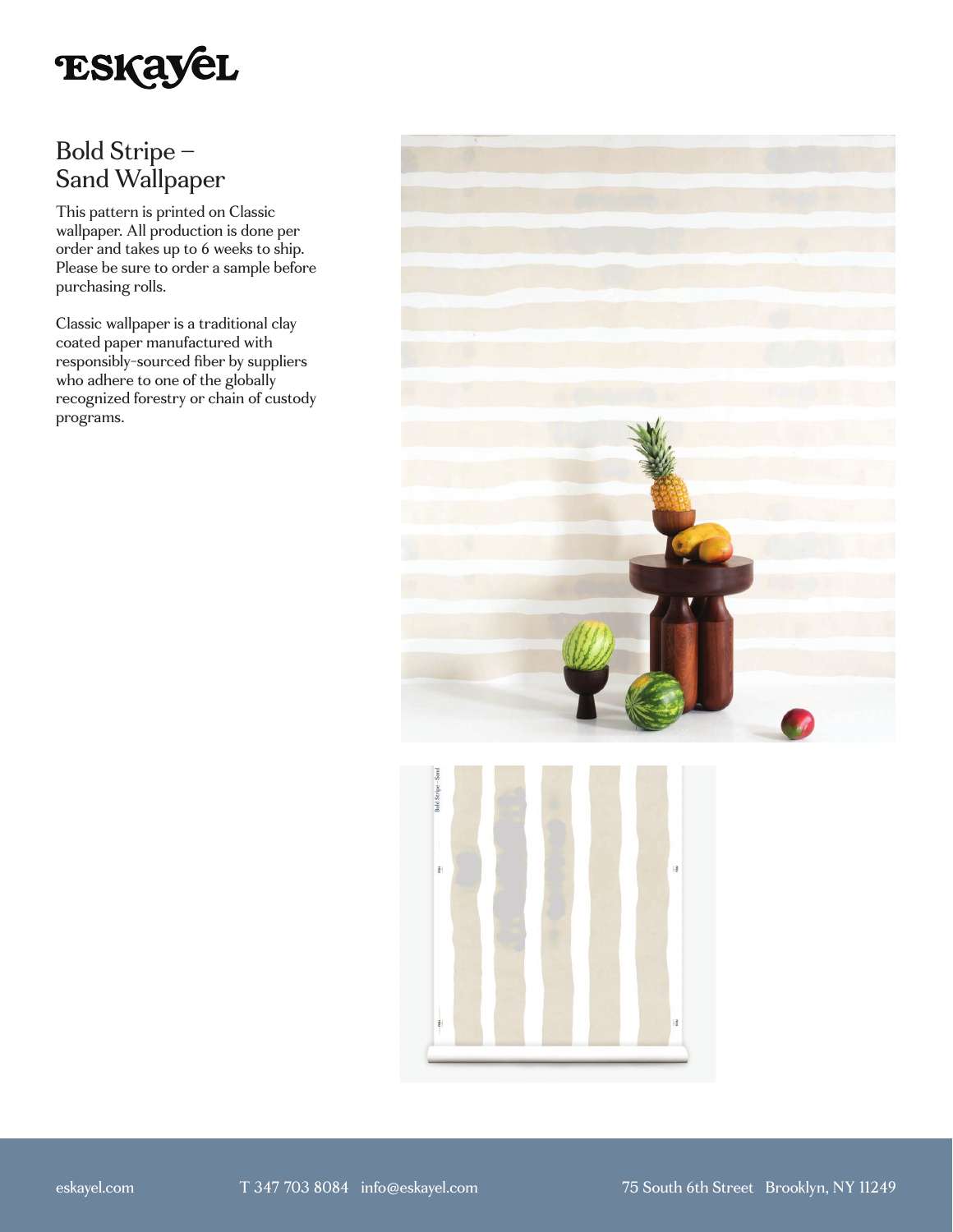

| <b>Vertical Repeat</b> | 60 <sup>"</sup>                                                                          |
|------------------------|------------------------------------------------------------------------------------------|
| Horizontal Repeat      | 27"                                                                                      |
| Roll Width             | 27"                                                                                      |
| Roll Length            | 15' when ordered in multiples printed continuously as double, triple, or quadruple rolls |

| Pricing           | Sold by the roll                                                                  |
|-------------------|-----------------------------------------------------------------------------------|
| Selvage           | l" paper comes untrimmed                                                          |
| Sample Size       | 8.5" x 11" ** If you are unsure of color please order a sample before purchasing. |
| Large Sample Size | $27" \times 27"$                                                                  |

| Wallpaper Type | Classic                                                                                         |
|----------------|-------------------------------------------------------------------------------------------------|
| Material       | Traditional clay coated paper                                                                   |
| Print Method   | Digital; Latex water-based ink system                                                           |
| Lead Time      | 4-7 weeks **Rush Service subject to availability. Rush fee does not include expedited shipping. |

| Care          | Gently wipe clean with a non-abrasive sponge or cloth with mild soap and water. We always<br>suggest testing your cleaning method in a discreet spot on the wall before implementing in a<br>large area. Do not use commercial cleaners or scrub.                                                       |
|---------------|---------------------------------------------------------------------------------------------------------------------------------------------------------------------------------------------------------------------------------------------------------------------------------------------------------|
| Fire Rating   | Class A (ASTM E84)                                                                                                                                                                                                                                                                                      |
| Color & Scale | We always strive for color accuracy but please note that colors shown on the website are a repre-<br>sentation only. Please refer to the actual product sample. ** Also due to varying ink/print systems<br>wallpapers and fabrics of the same pattern are not always an exact match in color or scale. |
| Made In       | <b>USA</b>                                                                                                                                                                                                                                                                                              |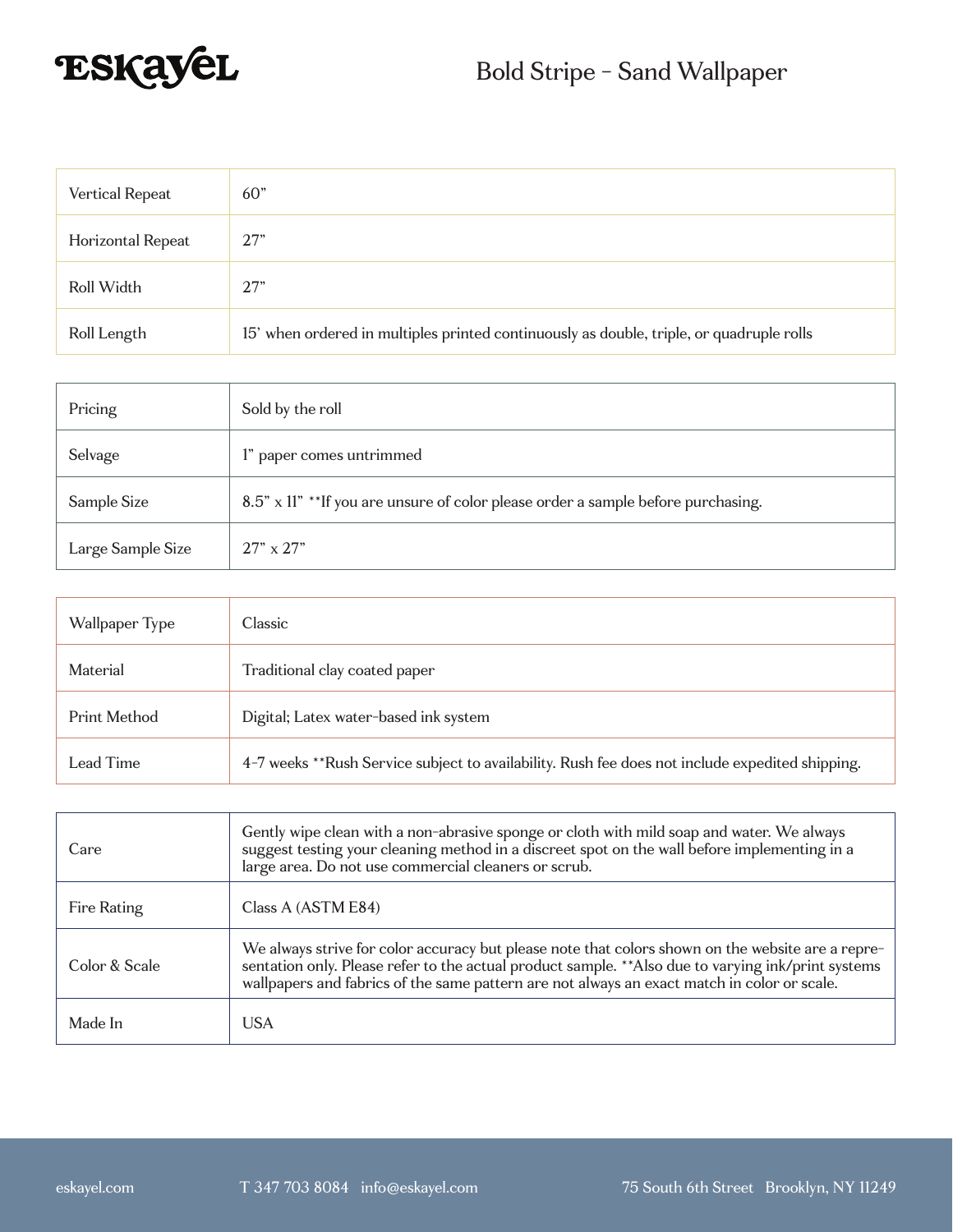

Bold Stripe - Sand Wallpaper

8' tall x 9' long wall pictured below in Bold Stripe — Sand Wallpaper

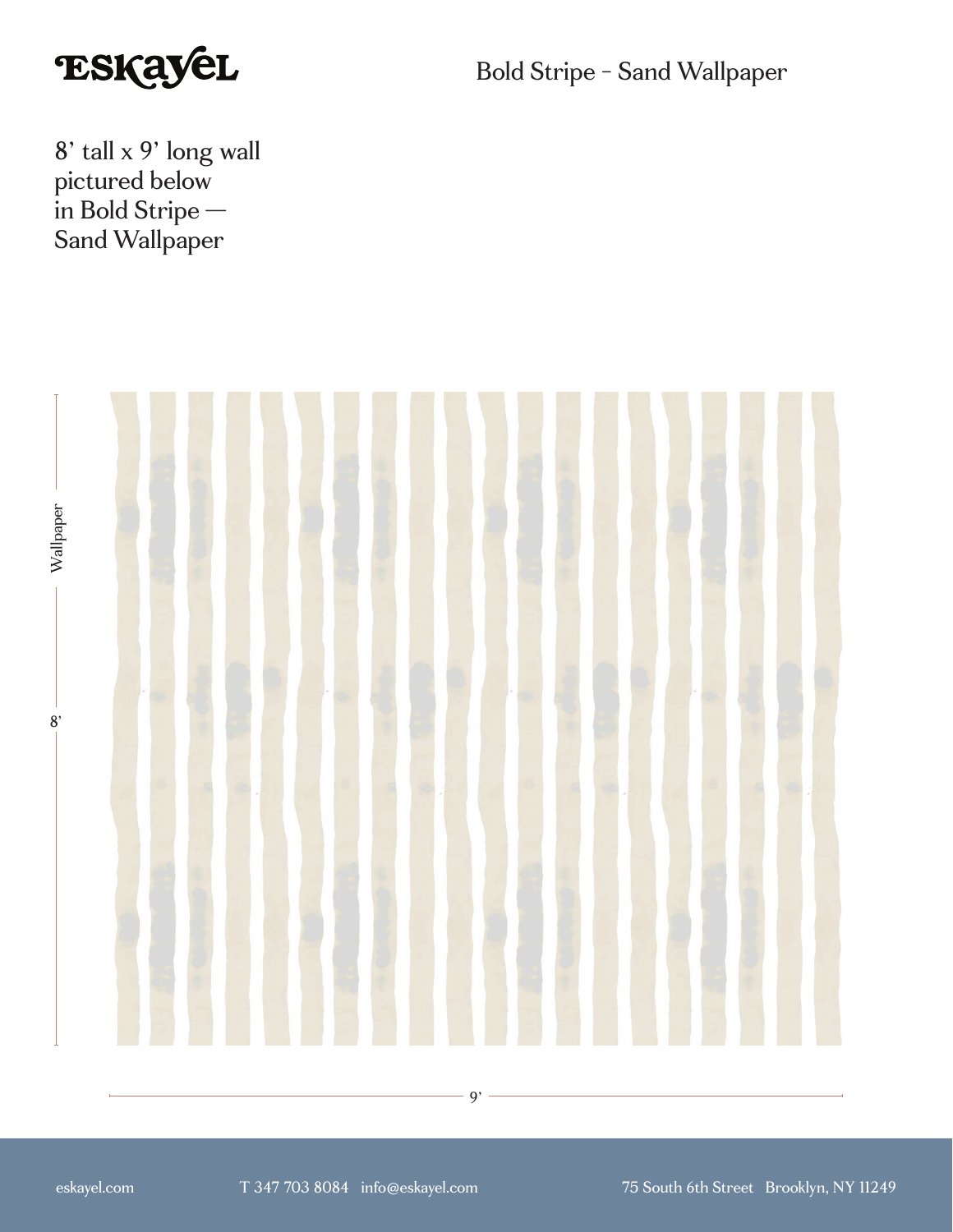

### Installation Guide

#### How to Measure the Amount of Paper to Order

\*\*We always recommend confirming quantities with your wallpaper installer prior to ordering.

We recommend measuring with a yardstick or steel tape measure. Make your measurements in feet and round off to the next half foot or foot. Measure the wall height from the floor to the ceiling, excluding any baseboards or moldings. Then measure the length of the wall without deducting for windows or doors (this will leave you extra wallpaper in case you may need it). Multiply the two measurements to find the surface area of the wall.

Single rolls of our Classic paper are 15 feet long and 27 inches wide. 1 roll covers about 30 square feet. To find the number of rolls needed to cover your wall, multiply the height and the width of the wall by rounding up each length to the nearest foot. Then divide by 30.

Example: For a wall that is 10 feet 6 inches high by 9 feet 4 inches long. Round up and multiply 11 feet by 10 feet to get 110 square feet. Divide 110 by 30 and you will get 3.6. In this case you will need 5 rolls.

If the number divides out to be .5 or above, you will need to add one more roll on to be safe. If you were to get 3.4, 4 rolls would be enough, but if you get 3.5 to 4.4, you will need 5 rolls.

Please feel free to contact us anytime for assistance in finalizing your calculation.